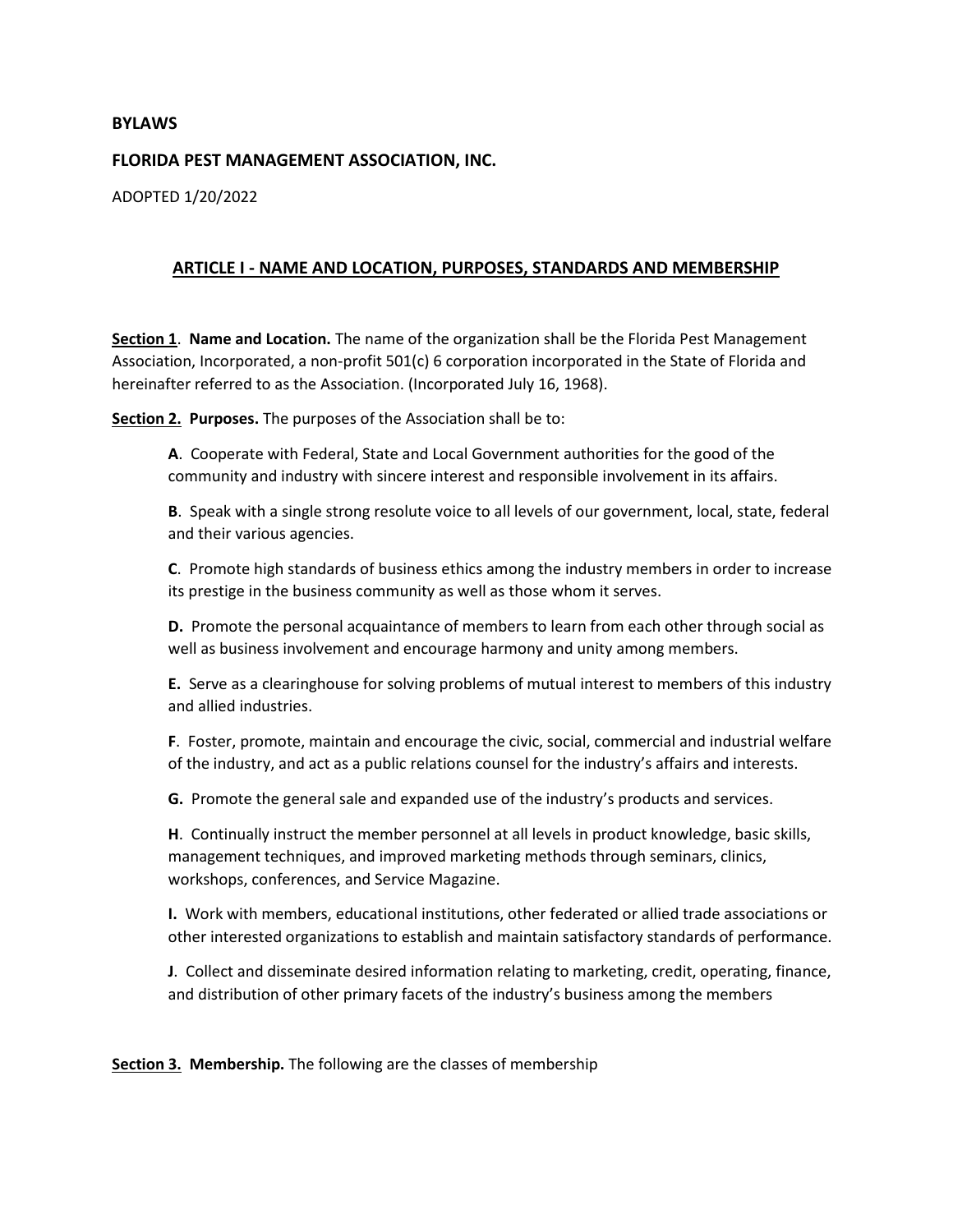**A. Active Membership**. Any Member Company (definition: Member Company: corporation, sole proprietorship, partnership, or franchise engaged in the Pest Control Industry in the State of Florida) licensed by the appropriate State Agency under Chapter 482, Florida Statutes, and actively engaged in the Pest Control Industry. Each Member Company shall be entitled to one voting representative for each region in which it maintains a licensed presence with voting privileges to vote for the Regional Director, officers of the Association and any other votes taken as outlined in the By-laws. Each Member Company shall be charged with the responsibility of informing the Association's staff of the name of the Company's Primary Representative and the individual's name who will have the voting privileges in the Region in which a vote will apply. In the event the Member Company does not notify Association staff to the contrary, the Member Company's Primary Representative shall be the person with the voting privileges.

**(1) Active Branch**. Any firm with Active membership in the Association, having branches or separate offices has the option of registering any and all branches or separate offices as Active Branch Offices. The member licensee shall inform the Association staff in writing of the individual's name who will have the voting privileges for the Branch Office(s).

An active member in good standing for purposes of enjoying all benefits of Association membership shall mean any licensed pest control operator doing business in Florida who has completed and submitted the membership application form to the Association along with full payment of the first year of membership.

**B. Associate Membership**. A certified operator or Pest Control Identification card holder who is duly licensed under Chapter 482 F.S. Associate members have no voting privileges nor may they hold office. An Associate member may serve on workgroups or committees and would have the right to attend meetings, convention, conferences or any social or educational event which may be sponsored by the Association. Licensed companies would not be eligible for Associate membership.

**C. Affiliate Membership**. An individual or firm doing business outside the State of Florida, but not outside the United States of America, associations, groups or individuals who wish to affiliate for the purpose of exchanging information or coordinating action. Affiliate Members have no voting privilege nor may they hold office. An Affiliate Member would have the right to attend meetings, conventions, conferences, or any social or educational event which may be sponsored by the Association.

**D. International Membership**. An individual or firm doing business outside the United States of America who wishes to affiliate for the purposes of exchanging information, education, service magazine, directory and meeting brochures. International Members have no voting privileges, nor may they hold office. An International Member would have the right to attend meetings, conventions, conferences, or any social or educational event which may be sponsored by the Association.

**E. Allied Members.** An Allied Member is actively engaged in the manufacture or distribution of allied chemical products, supplies, equipment or services. Allied membership shall have no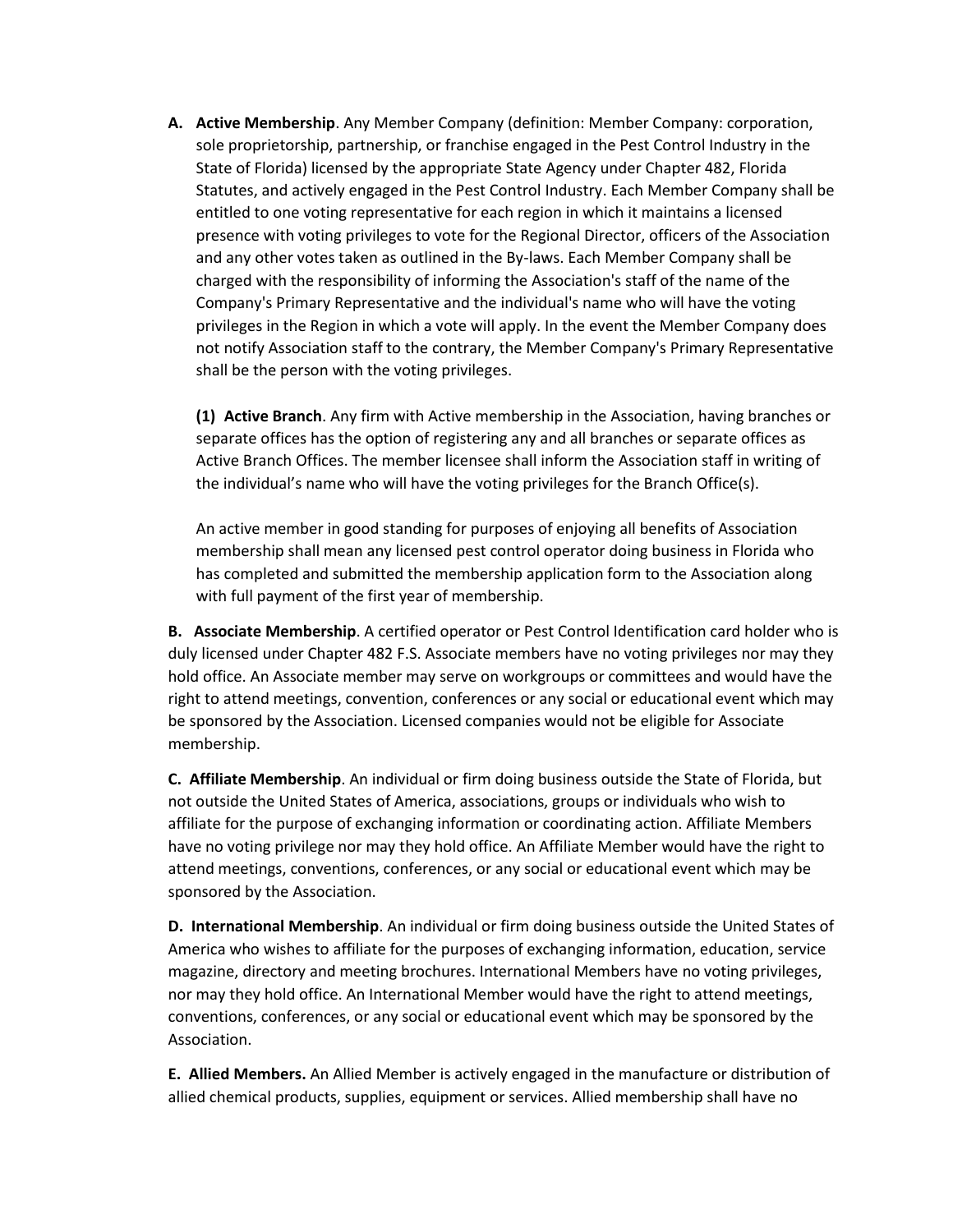voting privileges, nor may they hold office, other than Allied Board Member, a Regional or Assistant Regional Director. Allied members may serve on workgroups or committees and have the right to attend Association meetings and participate in any convention, conference or any educational or social event which may be sponsored by the Association.

**(1)** Allied Member of the Board of Directors. An Allied Member in good standing will be appointed to serve on the Board of Directors by the President after nominations from the Allied Members are vetted thru the Board of Directors. This person will serve as a representative in an advisory role for a non-consecutive one-year term. While serving in this capacity, the allied representative will have a vote on the Board.

**(2)** Allied Branch Membership. Any firm with an Allied Membership in the Association, having branches or separate offices, has the option of registering any and all branches and separate offices as Allied Branch Offices.

**H. Honorary Membership**. Any person who has distinguished himself or herself by meritorious service for the advancement of the industry may be considered for Honorary Membership. Honorary members shall have the same privileges as Affiliate Members and shall not be required to pay dues. Applicant's names will be presented for review to the President. The President shall appoint a committee of at least three Past Presidents who must unanimously vote to recommend the Honorary Member status to the Board of Directors. Honorary Member status will be granted to those approved applicants upon a majority vote of the Board of Directors.

**I. Student Membership**. Any student in good standing at an accredited University or Community College is eligible for a special Association membership without a vote.

**Section 4. Application of Active, Allied, Associate, International or Affiliate Members**. Any eligible person, firm or corporation may make written application for membership under these Bylaws. All applications must be made on the regular application form and be accompanied by dues as outlined in the Administrative Policy. Membership applications received in compliance with the above requirements shall be immediately processed. New members shall be published in ASSOCIATION member communication.

**Section 5. Suspensions and Expulsion**. Any membership may be terminated for cause for violation of the FPMA's Administrative Policy or Code of Ethics.

**Section 6. Reinstatement.** Members whose membership has been terminated in accordance with paragraph 5 above, may be reinstated as set forth in Administrative Policy.

**Section 7. Denial of Membership**. The Association will deny membership to any individual or entity that cannot comply with these By-Laws, Administrative Policy or is in violation of Association's Code of Ethics.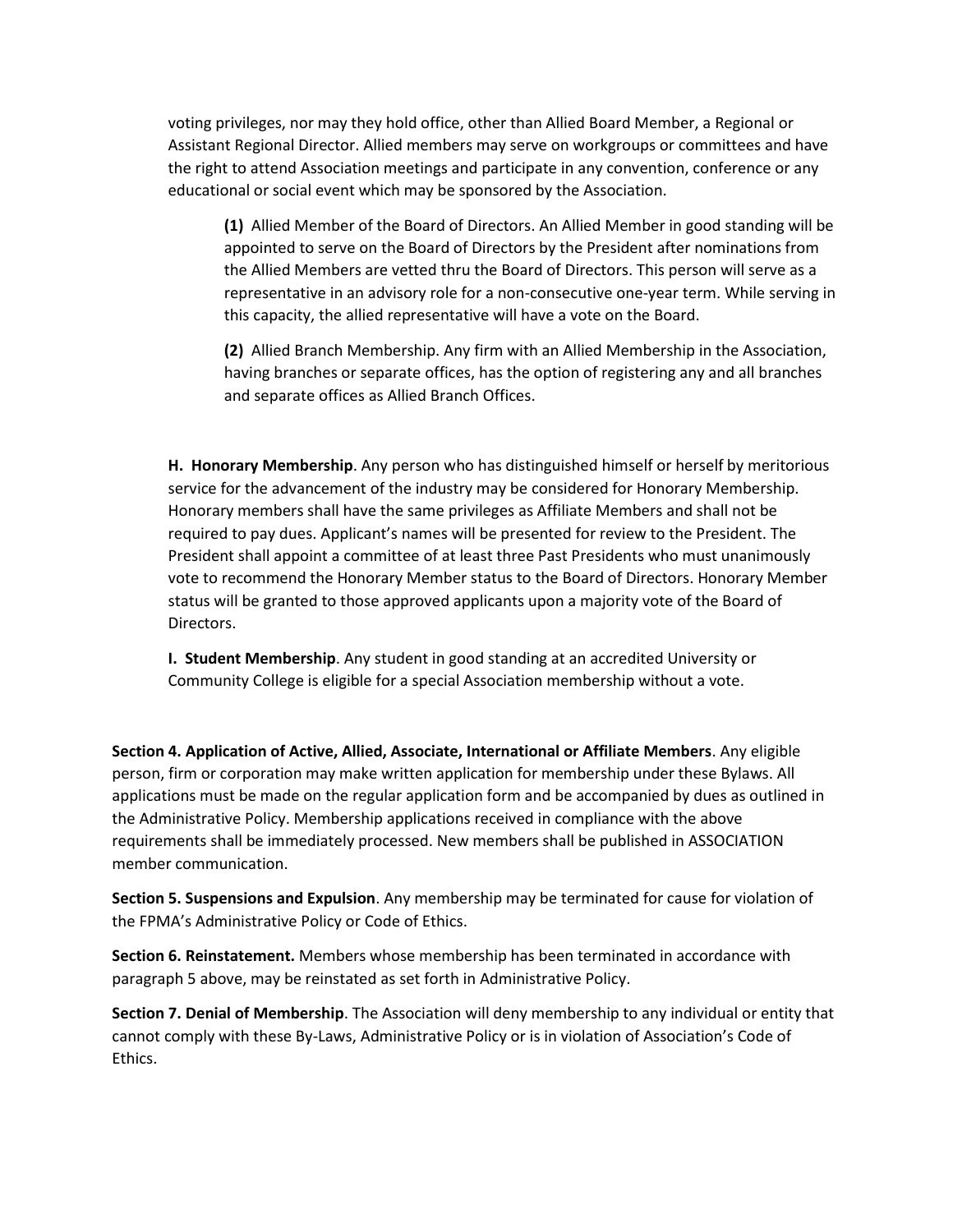**Section 8. Advertising.** The Association will not attempt to influence advertising media to refuse, condition, qualify, or change advertising sought to be placed by a licensed pest control operator.

**Section 9. Resignation.** Any member may resign by filing a written resignation with the Association Staff, but such resignation shall not relieve the member so resigning of the obligation to pay any dues, or other charges theretofore accrued and unpaid.

# **ARTICLE II - MEETINGS**

**Section 1**. An Annual Business Meeting of members shall be held on such date and time as may be fixed by the Executive Committee. At the meeting, officers and members of the Board of Director shall be elected and other association business may be transacted.

**Section 2**. Members may submit suggestions in writing to the Association staff for the location of the annual meeting. The dates, the city, and the site of the annual meeting shall be determined by the Executive Committee with consideration being given to various areas of the state.

**Section 3.** Special meetings shall be held when called by the President, or a majority vote of the Board of Directors, or at the request of at least 30% of the active members in good standing made in writing and stating the purpose of the meeting, said request to be made to the President.

**Section 4**. Except in cases of emergency, as determined by the Executive Committee, a notice of a special meeting must be sent to each member at least 10 days in advance of the meeting and must state the purpose for which the meeting is being held. Only such business as is set forth in the notice shall be acted upon at a Special Meeting.

**Section 5**. The proceedings of all meetings of the Association shall be governed by and conducted in accordance with these Bylaws and Roberts Rules of Order.

**Section 6**. When any officer or member of the Association addresses any correspondence on Association official stationery and affixes their signature on any documents as an officer or member of the Association, a copy shall be immediately filed with the Association office.

**Section 7**. The quorum in an Annual Business Meeting shall never be less than 25 Active members of which four must be officers.

## **ARTICLE III - DUES**

**Section 1**. The Annual dues shall be established by the Board of Directors. The fiscal year of the Association shall be January 1 through December 31. Dues will become payable January 1 of each year. Dues statements will be sent at least three times September through December. Members whose dues have not been paid on February 1, will be sent a final notice. Any member who is delinquent on April 1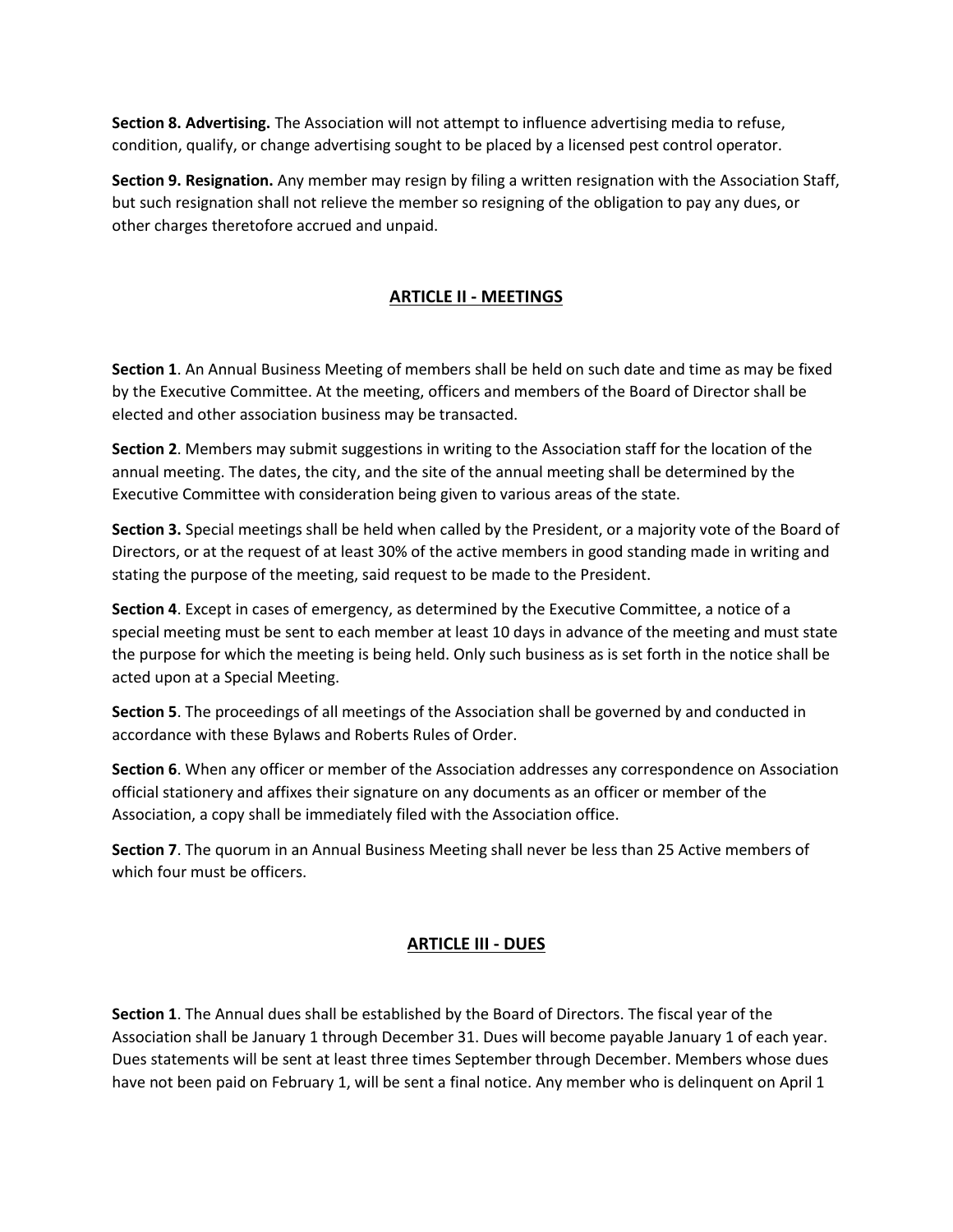will be dropped from the membership list and shall not be entitled to the benefits of Association membership.

Delinquent members may be reinstated to the full benefits of membership by paying all delinquent dues and assessments, plus any reinstatement fee imposed.

**Section 2**. Special Assessments, if any, may be levied for emergency purposes by a two-thirds vote of members present at any special or regular meeting. Notice of such action must be sent out to the membership at least 10 days prior to the meeting.

# **ARTICLE IV – BOARD OF DIRECTORS**

**Section 1**. **Board of Directors Responsibilities**. Subject to the provisions and limitations of any applicable laws, and subject to any limitations imposed by the Articles of Incorporation, the Board of

Directors shall have the oversight and management responsibilities for the Association's business and activities. The Board of Directors may delegate the management of the activities of the Association to the Executive Committee, Association staff or committees.

**Section 2. Rules**. The Board of Directors may adopt such rules and regulations for the conduct of its meeting as it may deem necessary so long as such action is not inconsistent with the laws of the State of Florida, the Articles of Incorporations, or these Bylaws. This may include guidance documents such as Administrative Policy or other written procedures for the governance of the Association in concordance with these Bylaws. No member of the Board of Directors shall receive any salary or compensation for his or her services as a member of the Board of Directors except that they may be reimbursed for reasonable expenses incurred in conducting the business of the Association subject to the approval of the Board of Directors.

**Section 3. Specific Powers of the Board of Directors.** Without prejudice to the general powers conferred by Article IV and the other powers conferred by the Articles of Incorporation and these Bylaws, it is hereby expressly declared that the Board of Directors shall have the following powers:

**First:** To adopt and amend the Code of Ethics, or other rules and regulations, including disciplinary rules and procedures applicable to Members, not inconsistent with these Bylaws, for the management of the Association's business and affairs.

**Second:** To conduct the business of the Association within the financial limits outlined in

the annual budget created by the Budget Committee then reviewed and accepted by the Executive Committee and the Board of Directors.

**Third:** To purchase or otherwise acquire for the Association any property, rights, or privileges which the Association is authorized to acquire, at such price and on such terms and conditions and for such consideration as the Board of Directors shall, in its discretion, deem appropriate.

**Fourth:** In its discretion, to pay for any property or rights acquired by the Association.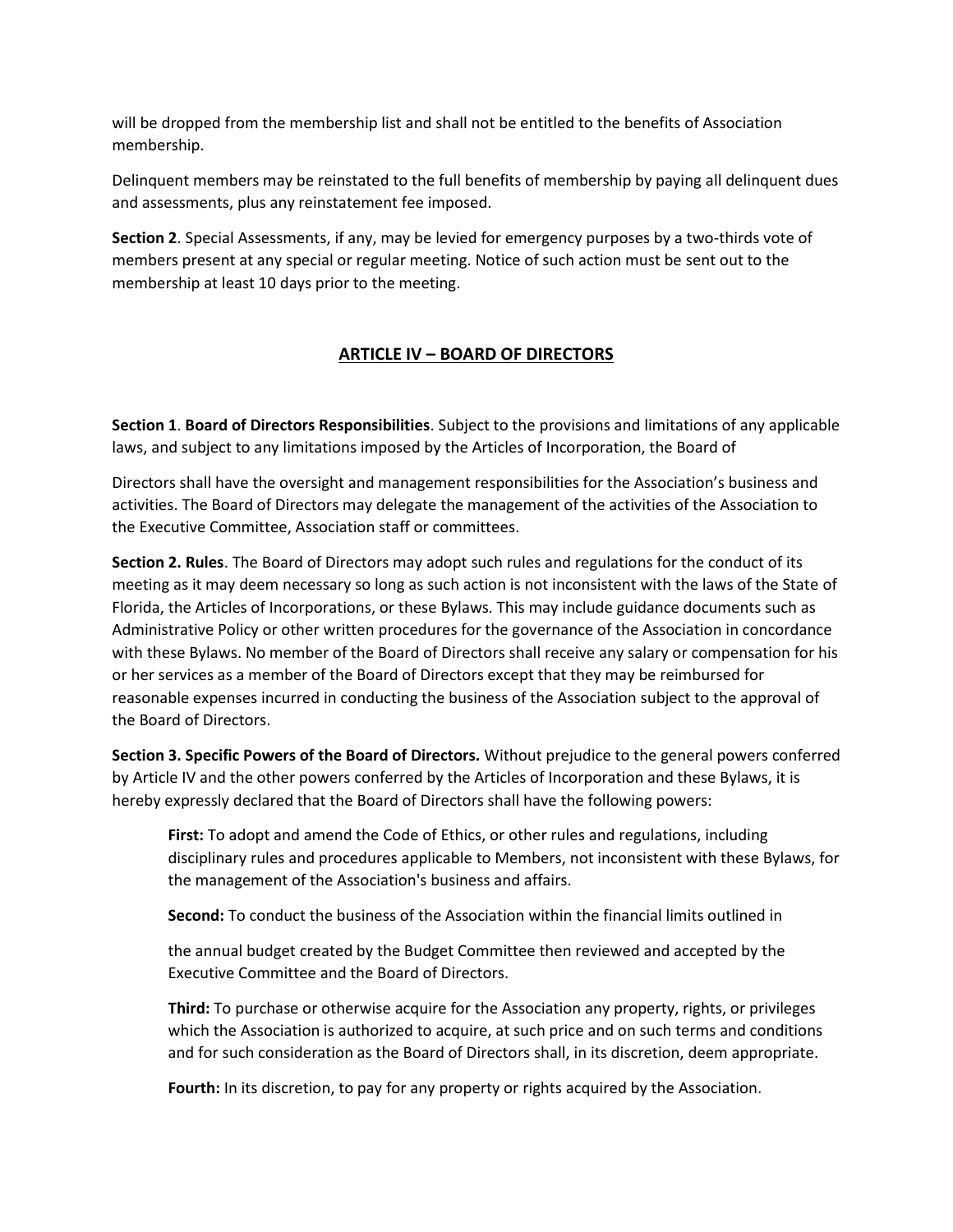**Fifth:** To borrow money and incur indebtedness on the Association's behalf and to create, make, and issue mortgages, bonds, deeds of trust, trust agreements, and negotiable or transferable instruments and securities, secured by a mortgage or otherwise, and to perform every other act necessary to effectuate the same.

**Sixth:** To remove or suspend non-performing, incapacitated, or insubordinate Officers, agents, or servants, permanently or temporarily, as it may deem appropriate, to approve their duties, salaries or benefits.

**Seventh:** To determine who shall be authorized on the Association's behalf to sign bills, notes, receipts, acceptances, endorsements, checks, releases, contracts, and documents.

**Eighth:** To change the registered office from one location to another; to appoint and approve a registered agent for the Association; to establish a principal office in such location as deemed reasonable and to change the location of the principal office from one location to another; to cause the Association to be qualified to conduct its activities in any other state, territory, dependency or country; and to conduct its activities in or outside the state of incorporation.

**Ninth:** The Board of Directors reserves the right to terminate the tenure of office of any officer or director who is not functioning in line with the duties of their office as set forth by these Bylaws by a two-thirds vote of the Board of Directors.

**Section 4. Board of Directors Members**. There shall be a Board of Directors consisting of the Executive Committee (President, Vice President, Treasurer, Secretary, Immediate Past President) eight Regional Directors and one Allied Board Member shall be Members in good standing of the Association. Only one person per member company shall serve on the Executive Committee or the Board of Directors.

**Section 5. Officers.** The Officers shall include the Executive Committee (President, Vice President, Treasurer, Secretary, Immediate Past President), Regional Directors, and Allied Member representative. Past Presidents of the Association are designated as officers for the sole purpose of serving on Association Trusts.

**A.** The President shall preside at all special and regular meetings of the Association. He shall be an ex-officio member of all groups and standing committees and shall perform such other duties as normally pertain to his office. He shall act as Chairman of the Board of Directors. It shall be the responsibility of the President to arrange for the Annual Audit of the books of the Association. The President shall monitor the work of all committees. The President shall appoint a replacement for an officer or director to fill any unexpired term of office for any reason.

**B.** The Vice President shall act in place of the President in their absence.

**C.** The Treasurer shall act in place of the Vice President in his absence. As Treasurer, he shall receive and be the custodian of the funds of the association and shall render disbursements upon receipt of duly authorized vouchers. All checks and disbursements of funds of the Association shall be signed by either the Treasurer, the President, Executive Vice President or a designated staff member. He shall keep regular books of account and a complete roll of the membership of the Association and all of his records shall be open to the inspection of the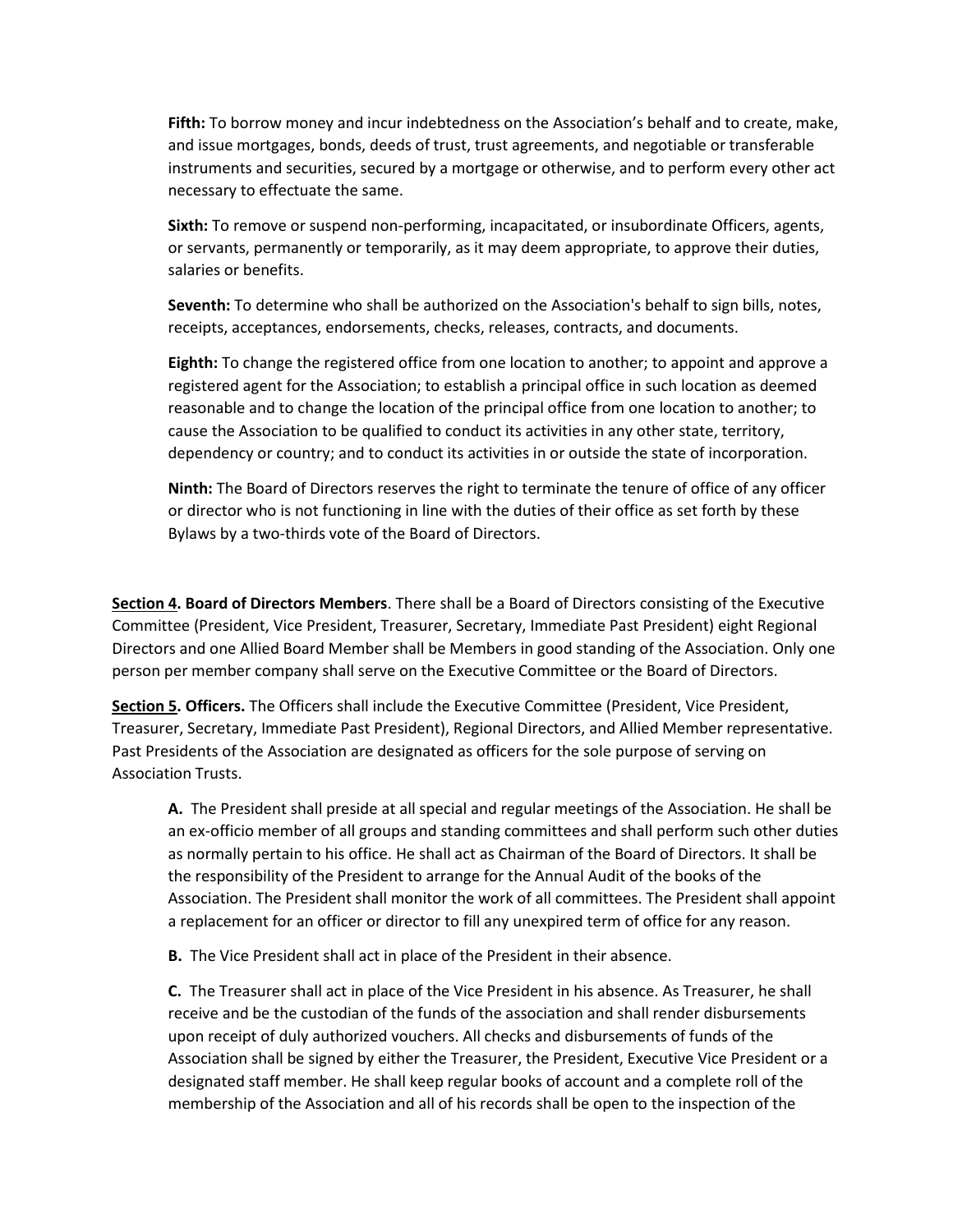Board of Directors at any time. He shall report to the membership at least thirty (30) days prior to the Annual Meeting as to all monies due, outstanding obligations and resources of the Association, together with a projected budget for the current fiscal year. At the annual meeting, a current financial report to include a forecast of the remaining period will be made.

**D.** The Secretary shall give notice of all meetings of the Association, shall conduct the correspondence and keep such records of the Association as are entrusted to him. He shall keep the minutes of all meetings of the Association and all other records of the Association. The records of the Association shall be open to the inspection of the Board of Directors at all times, and at the expiration of his term of office, he shall deliver to the Board of Directors all books, records, and property of the Association in his possession.

**Section 6. Executive Vice President**. In the event the Board of Directors shall retain the services of an Executive Vice President, he or she will undertake all of the duties assigned to the Secretary and Treasurer as outlined in paragraphs 5d and 5e above. The Executive Vice President shall work in accordance with the job description as approved by the Board of Directors.

- **A.** Compensation for this employee shall be set by the Board of Directors and become a part of the annual budget
- **B.** The Executive Vice President will serve as the chief executive officer responsible to the Board of Directors and the Executive Committee for the effective conduct of the affairs of the Association. Recommends and participates in board formulation of the Association mission, goals, objectives, and related policies. Within the framework, plans, organizes, controls and directs staff, programs, and activities of the Association. All staff personnel (other than the Executive Vice President) will be hired, directed, or terminated by the Executive Vice President
- **C.** The Executive Vice President shall coordinate the business management of the Florida Pest Management Association, Inc. and provide continuity from administration to administration
- **D.** The Board may assign the Executive Vice President whatever duties it deems necessary to expedite the business of the Association
- **E.** The Executive Vice President shall carry out the duties as outlined in the job description for that position as described in paragraph 6a above. He/she shall have power of attorney for disbursal of Association funds
- **F.** The Executive Vice President shall not have a vote either in a business session of the membership or a Board meeting, notwithstanding that he/she may be a member in good standing as qualified under Article I of these Bylaws.

**Section 7. Regional Directors**. There shall be a Regional Director elected for each region as provided herein, whose responsibilities shall include such duties as the President and membership may allocate from time to time. Regional Directors shall hold at least two (2) advertised meetings each year. Directors may appoint one or more members to assist a Regional Director as provided herein shall be charged with the responsibility of organizing and directing the Association program within his Region.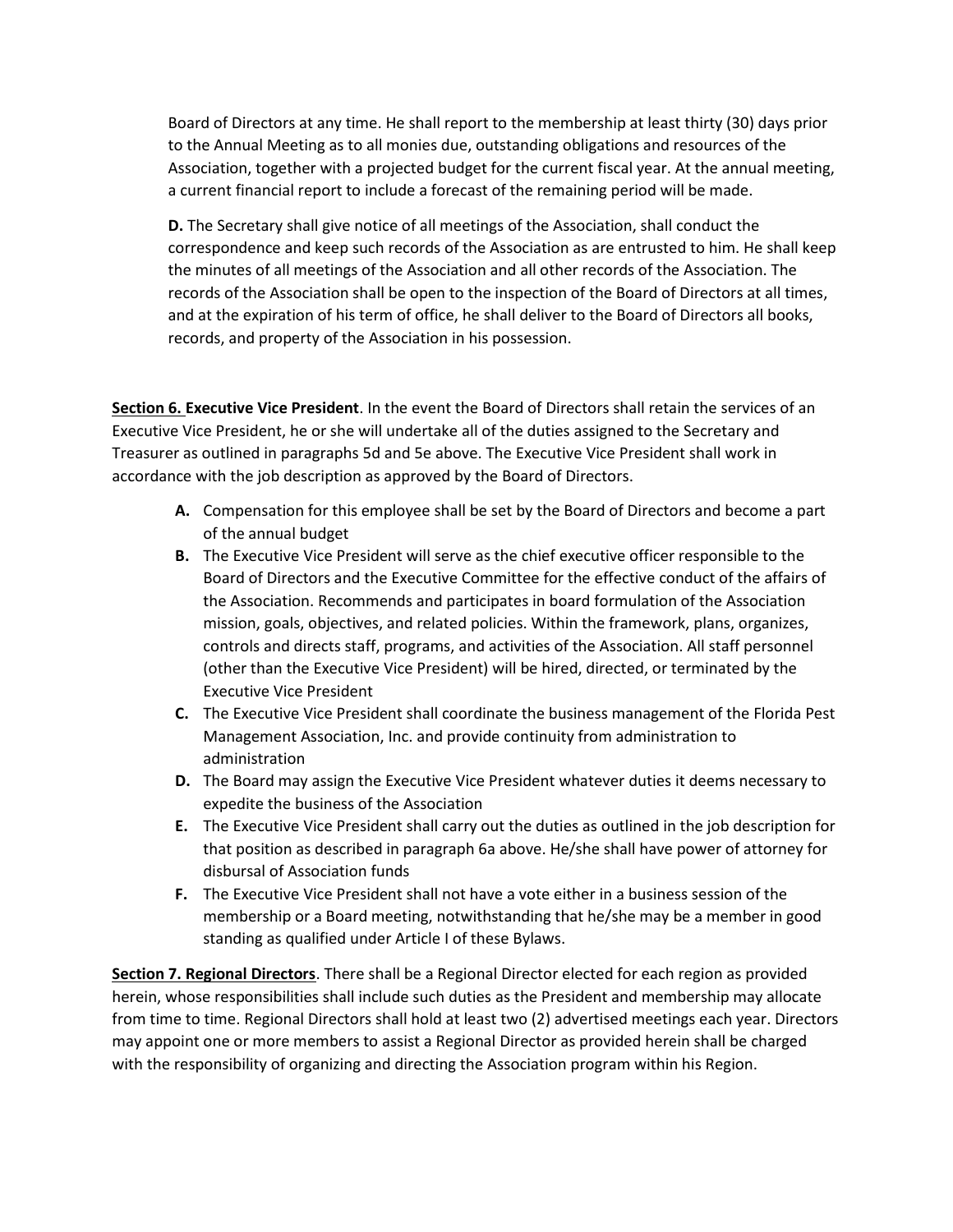**A. Assistant Regional Directors**. An Assistant Regional Director will be elected in each Region to assist the Regional Director in the performance of duties and responsibilities. The Assistant Regional Director shall be without a vote at Board of Directors Meetings unless acting in the name of the Regional Director (with proxy). The Assistant Regional Director will be prepared to assume the duties and responsibilities of the Regional Director in his or her absence and will be the recipient of copies of correspondence pertaining to Association activities. The Assistant Regional Director will be encouraged to attend Board of Directors meetings and will not be reimbursed for travel unless acting in place of the Regional Director

**B. Geographical Regions**. The geographical regions to be designated as Regions are as: **South East:** Broward, Miami-Dade, Martin, Monroe, Palm Beach **South West:** Charlotte, Collier, Glades, Hendry, Lee **Central East:** Brevard, Indian River, Okeechobee, St. Lucie, Volusia **Central:** Hardee, Highlands, Lake, Marion, Osceola, Orange, Polk, Seminole, Sumter **Central West:** Citrus, DeSoto, Hernando, Hillsborough, Pasco, Pinellas, Manatee, Sarasota **North East:** Baker, Clay, Duval, Flagler, Nassau, Putnam, St. Johns **North Central:** Alachua, Bradford, Columbia, Dixie, Gadsden, Gilchrist, Hamilton, Jefferson, Lafayette, Leon, Levy, Madison, Suwanee, Taylor, Union, Wakulla **North West:** Bay, Calhoun, Escambia, Franklin, Gulf, Holmes, Jackson, Liberty, Okaloosa Santa Rosa, Walton, Washington

**Section 8. Meetings of the Board of Directors.** The Board of Directors shall meet at each major function of the Association. Notice of the meetings shall be given to each member of the Board a reasonable period of time prior to the meeting. Additional meetings may be called by the President, by the majority of the Board or by 30% vote of the Members in good standing.

- **A.** Remote Meetings. Any meeting of the Board of Directors, including the Annual Business Meeting, may be held by conference telephone, video communication, internet meeting or other communications equipment. Participation in a meeting under this section shall constitute personal presence if each member participating in the meeting can communicate concurrently with all other members; each member has the capacity to propose or object to specific action to be taken by the Association, and it can be verified that the persons participating in the meeting are members entitled to participate in the meeting and that the actions of or votes by the members so participating are taken or cast only by the member.
- **B.** A quorum at Meetings. A majority of the members of the Board of Directors shall be necessary at all times to constitute a quorum for the transaction of any business. If a quorum is present, the affirmative vote of a majority of the members of the Board of Directors present shall be deemed the act of the Board of Directors unless the vote of a greater number of members is required by law, the Articles of Incorporation, or these Bylaws; provided, however, that any meeting at which a quorum was initially present may continue to transact business notwithstanding the withdrawal of voting members if any action taken is approved by at least a majority of the required quorum for that meeting, or such greater number as is required by the law, the Articles or these Bylaws.
- **C.** Action Without a Meeting. Any action required or permitted to be taken at any meeting of the Board of Directors may be taken without a meeting if written consent to such action is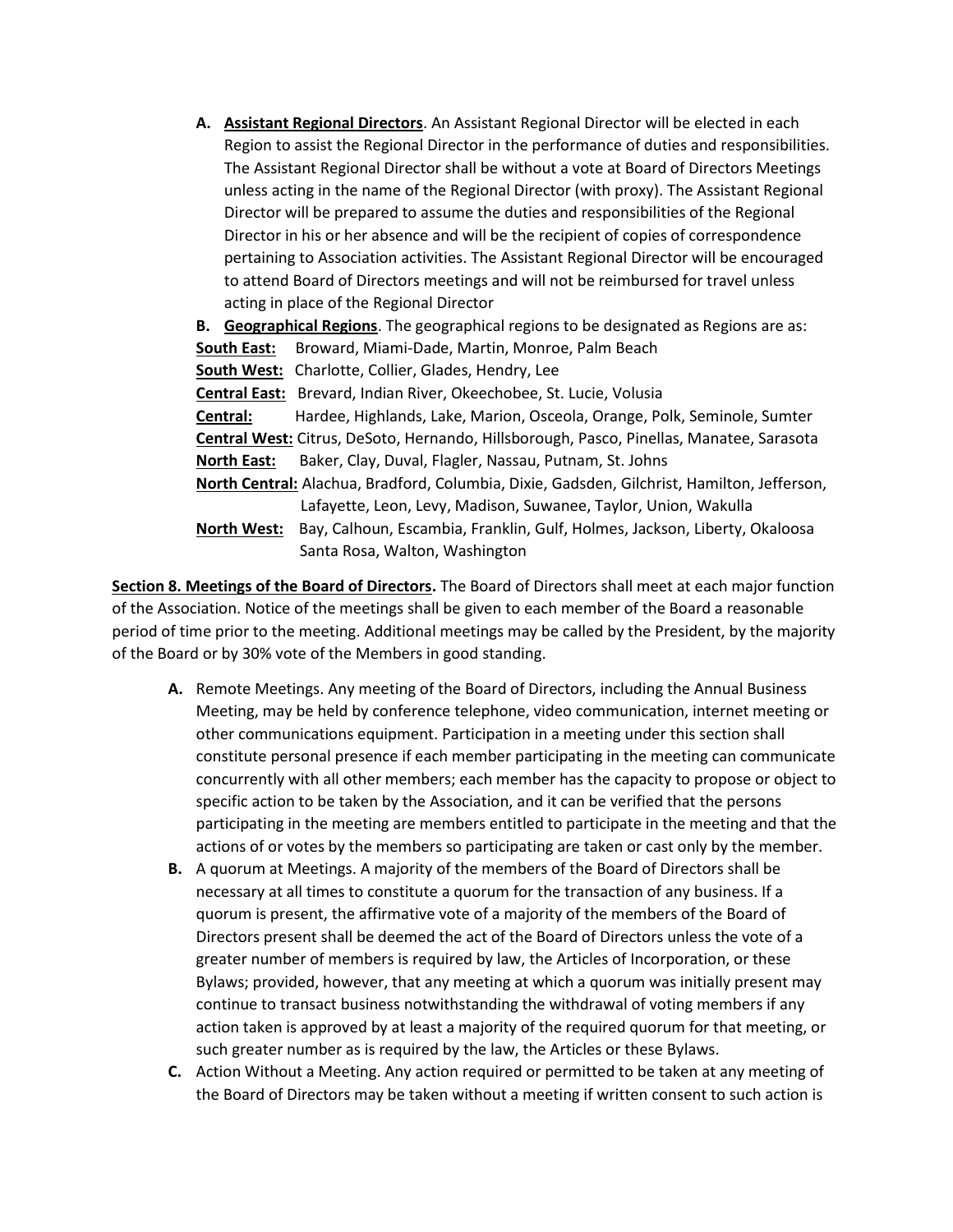signed by all members of the Board of Directors and such consent is filed with the minutes of the Board of Directors

## **ARTICLEVI -NOMINATION AND ELECTIONS**

**Section 1.** Officers shall be elected at the Annual Business Meeting of the Association for a term of office of one year or until their successors are duly elected and qualified. Officers will be limited to those members holding active membership and be certified in at least one category. No individual may hold any elective office who is not a member in good standing.

**Section 2.** The Nominating Committee shall be composed of at least three past Presidents. They shall nominate at least one active member for each office of the Vice President, Treasurer, and Secretary. A slate of officers shall be sent to the membership prior to the Annual Business Meeting. Nominations will be permitted from the floor.

**Section 3**. The selection of a Regional Director and Assistant Regional Director will be accomplished by an open election held in October of each year. Notice of this election will be sent to all regional members in the September Meeting Notice. Voting for Regional Director and Assistant Regional Director will be limited to those members holding active membership in that region. The results of the election will be sent to the President no later than November 1st.

**Section 4.** Manner of Election and Term of Office. The members of the Executive Committee shall be elected by the Members entitled to vote at the Annual Business Meeting of the members. Each member of the Board of Directors shall serve one-year terms of office. Each member of the Board of Directors shall take office upon election and shall hold office until a successor has been elected and qualified. If the Annual Business Meeting is not held or the Directors are not elected at such meeting, the Directors may be elected at any special meeting of Members held for that purpose. The Directors other than Officers and Allied Member shall be referred to also as Regional Directors. The selection of a Regional Director and Assistant Regional Director will be accomplished by an open election held in October of each year. Notice of this election will be sent to all regional members in the September Meeting Notice. Voting for Regional Director and Assistant Regional Director will be limited to those members holding active membership in that region. The results of the election will be sent to the President no later than November 1st. The newly elected Regional Directors will be sworn into office during the Annual Business Meeting.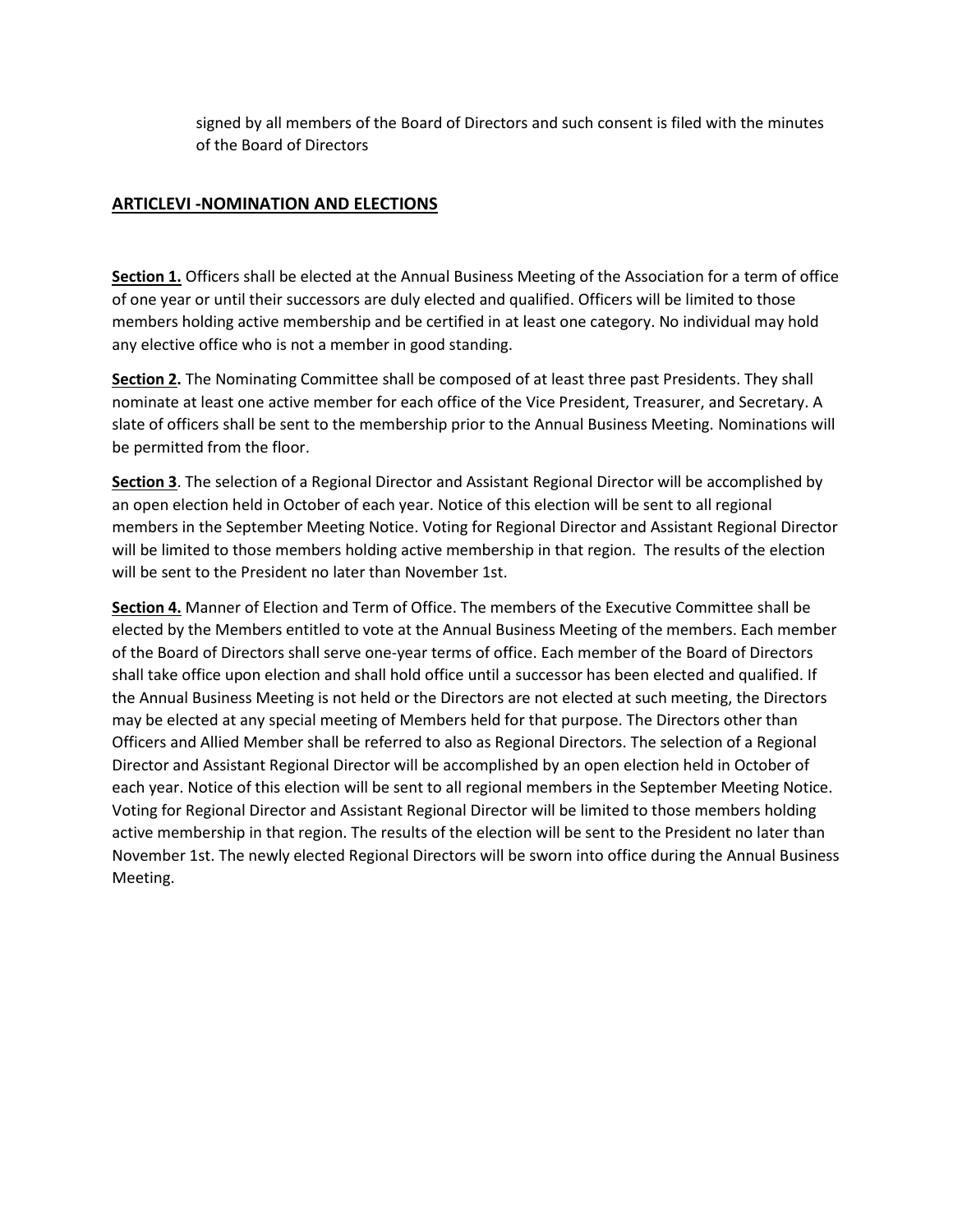# **ARTICLEVII – COMMITTEES**

**Section 1.** Each committee will submit names for the Chair and Vice Chair. The nominations will be vetted through the Board of Directors for the President to make the appointment of the chairmen of each committee. Each Chairperson along with the President, will appoint members and supervise their performance of assigned goals and responsibilities. Additional committees shall be empaneled at the discretion of the Executive Committee and such work of the committees shall be reported to the Board of Directors. Committees shall perform the duties outlined in the Administrative Policy and all such other duties which may be referred to them by the President. A majority of the members of any committee shall constitute a quorum. Each committee chairperson is responsible for reporting at the Board of Directors Meetings or at the direction of the President.

#### **Standing Committees:**

- **A**. Executive Committee
- **B.** Budget Committee
- **C**. Finance/Investment Committee
- **D**. Nominating Committee
- E. Bylaws Committee
- **F**. Government Affairs
- **G**. Political Action Committee Advisors
- **H**. Membership Committee
- **I**. Education
- **J**. Event Planning
- K. Fumigation Advisory Committee
	- **A. Executive Committee**. The Executive Committee will consist of the President, Immediate Past President, Vice President, Treasurer, and Secretary. The Executive Committee will act within the provisions of the Bylaws for the Board between Board meetings. All acts of the Executive Committee shall be subject to the approval of the Board of Directors. The Executive Committee will make decisions on emergency situations and expenditures that are impending and require immediate action between Board meetings. These actions will be accountable to the Board and presented for approval at the next meeting of the Board of Directors. The Executive Committee will meet on the call and at the direction of the President. Only the Executive Committee has the power to approve leases and contracts and only the Executive Vice President or Treasurer shall have the power to contractually bind the association with the approval of the Executive Committee.
	- **B. Budget**. Shall develop an Annual Operating Budget for the upcoming year for approval by the Board and presentation at the Annual Business Meeting. The Committee shall be chaired by the Immediate Past President and consist of the Treasurer and Secretary.
	- **C. Finance/Investment Committee**: shall articulate the overall financial guidelines for the running of the Association and make recommendations on how reserves will be invested
	- **D.** Nominating. Shall interview the candidates and nominate the individual to serve as the upcoming years Secretary. The Committee also interviews current Executive Committee members for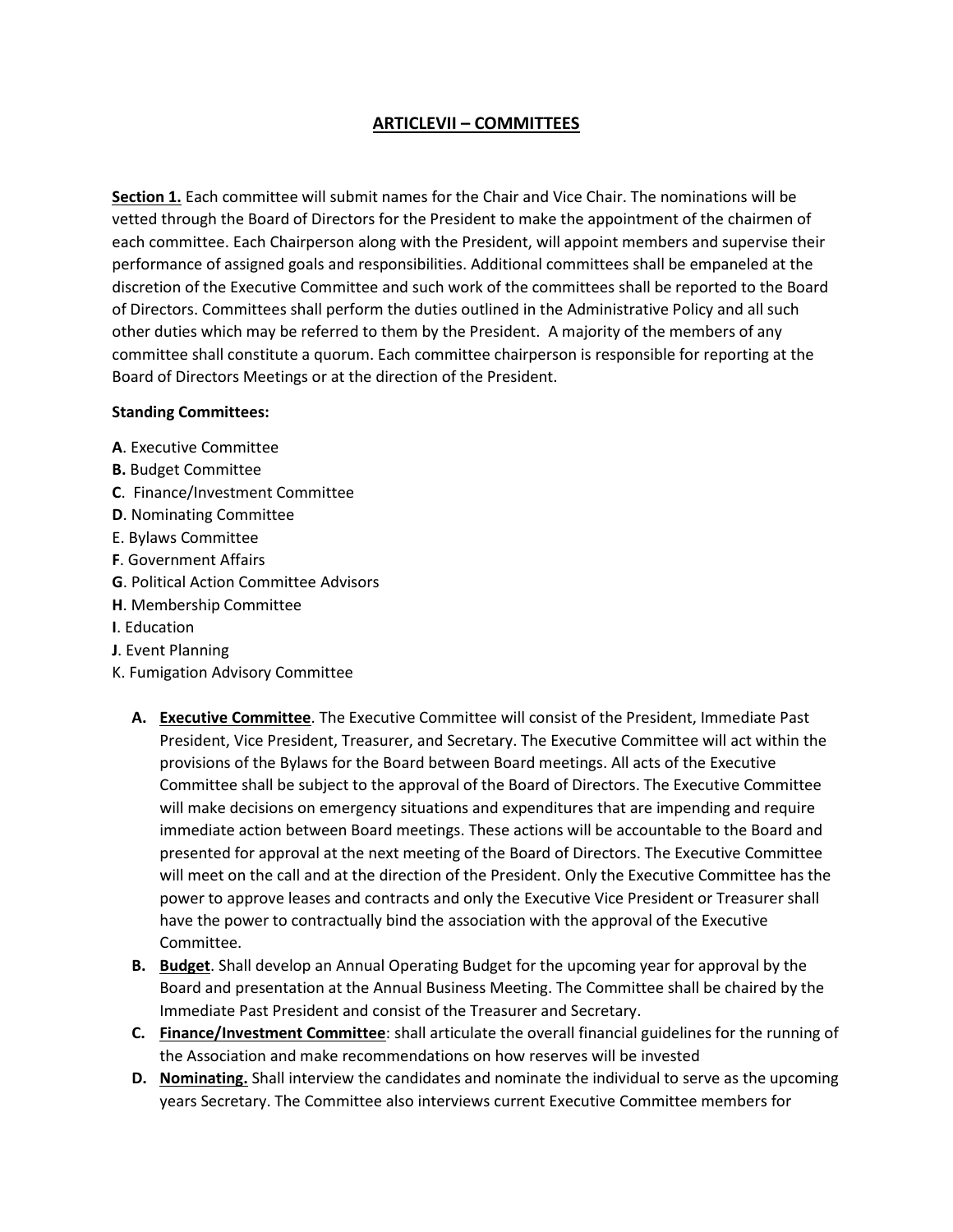suitability for moving up to increasing levels of responsibility within the Executive Committee and identifies candidates for vacancies that may occur on the Executive Committee. The Immediate Past President shall be the chair and the Committee shall consist of three Past Presidents of his choosing

- **E. Bylaws.** The Bylaws Committee is charged with reviewing and making recommendations for revisions to the Association's Bylaws. The Bylaws Committee will present its draft language to the Board of Directors for review. Bylaws changes must be presented to the Membership at least 30 days prior to the Annual Business Meeting. The majority of the members present at the Annual Business Meeting must approve any changes to Bylaws.
- **F. Government Affairs Committee**. The Government Affairs Committee is responsible for keeping abreast of both state and federal laws and regulations that may have an impact on Florida's pest control industry. The Committee is authorized to represent the Association in legislative matters, regulatory activity, and pesticide registration. The Government Affairs Committee has the responsibility to report its activities and recommendations at the Board of Directors meetings. The Chairman of the Government Affairs Committee has the responsibility of being the direct interface with the Association's lobbyist(s). The Government Affairs Committee has the responsibility to prepare the Association's position statements on any matter within its purview. The Government Affairs Committee is the Association's interface with the Political Action Committee.

## **G. Political Action Committee**

- **H. Membership Committee**. Shall be responsible for collaborating with the membership, other committees, the Board and staff liaisons on key strategies, challenges, and needs in order to provide insight on membership recruitment, engagement and retention. The Membership Committee shall receive from the Executive Vice President all contested applications for membership and shall investigate the objections raised before reporting its recommendations to the Board of Directors. This committee shall have charge of soliciting new members for the Association
- **I. Education**. Shall continually assess the profession's educational needs and develop and maintain an effective technical and business education program for the membership and industry at large
- **J. Event Planning Committee**. Planner/Event Manager and the Executive Vice President shall collaborate regarding all events with respect to location/venue, program content, exhibition, technology deployment, entertainment, sponsorship, attendee engagement, marketing and promotions, any other activities of the Event. The Committee Chair will be chosen by the President and will serve for 1 year. Committee members will be chosen by chair with input from the President and EVP)
- **K. Fumigation Advisory Committee.** The Fumigation Advisory Committee is charged with all issues related to fumigation. The Fumigation Advisory Committee will work with the Government Affairs Committee as needed.

**Section 2. Committee Meetings**. All standing committees will meet to conduct their business as needed or at the direction of the President. Meeting minutes shall be kept. Reporting of committee activity will occur at Board of Directors meetings or other meetings as scheduled by the President. All Committee chairs and vice chairs will be chosen by the President annually.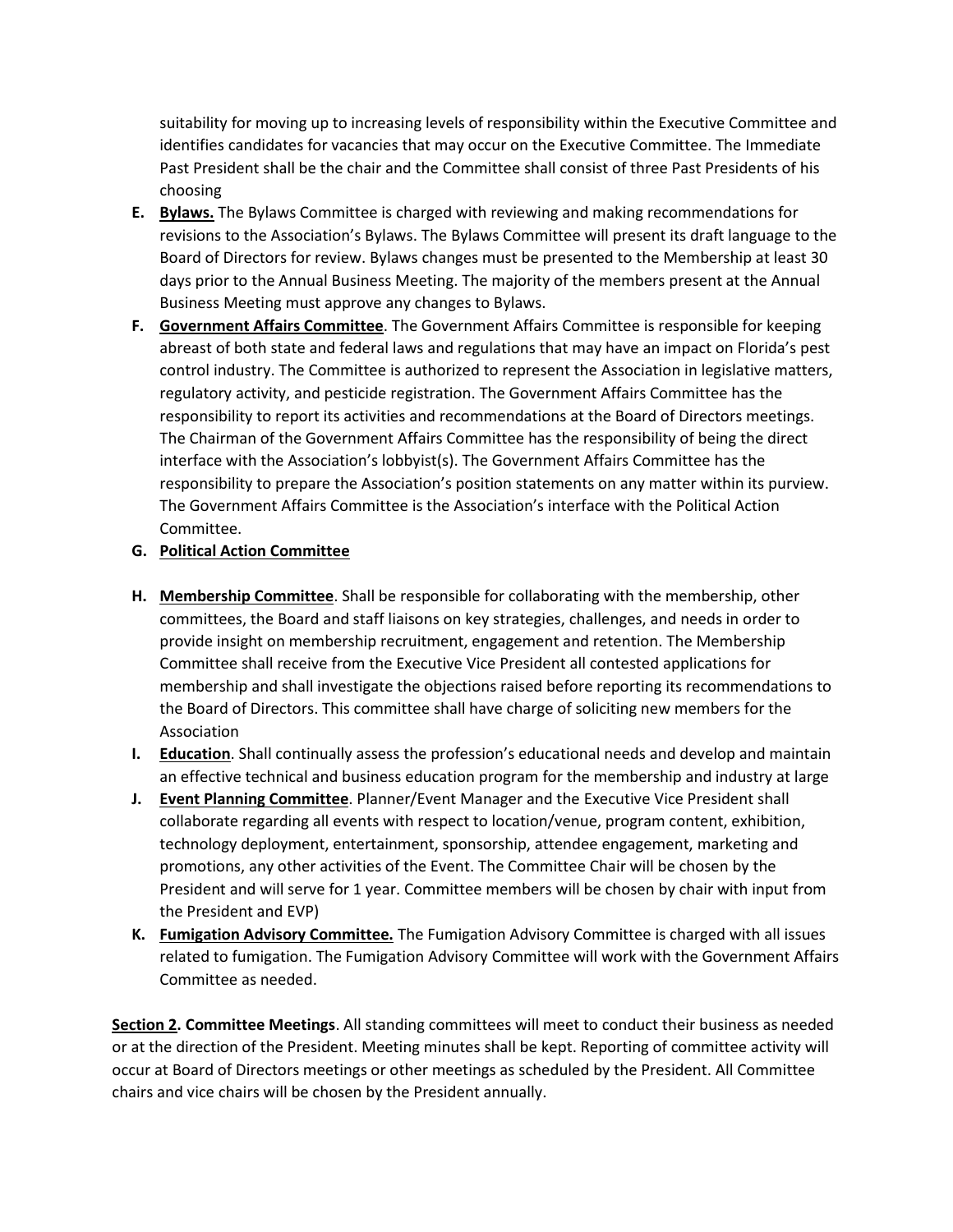**Section 3. Compensation**. The Officers, Directors and Committee members shall not receive any compensation for their services, but the Board of Directors may authorize reimbursement of expenses incurred in the performance of their duties.

## **ARTICLE VIII – VOTING**

**Section 1.** All active members in good standing shall be entitled to one vote at all Association Business meetings provided he/she is present. An Active Member in good standing shall be entitled to represent another member as his/her delegate providing he/she has a letter of proxy authorizing him to vote for the same at a designated meeting. Proxy ballots shall be valid only if on a form provided by the Association.

**Section 2.** Voting at regional meetings with respect to policy and procedures of that Region shall be restricted to those members holding Active membership in that Region. Regions are defined by Article IV, Section 7B. Any changes to regional voting status must be made ninety (90) days prior to an election.

# **ARTICLE IX -ANTITRUST COMPLIANCE**

**Section 1.** It is the undeviating policy of the Association to comply strictly with the letter and spirit of all federal, state, and applicable international trade regulations and antitrust laws. Any activities of the Association or Association related actions of its staff, officers, directors, or members who violate these regulations and laws are detrimental to the interests of the Association and are unequivocally contrary to Association policy.

**Section 2.** Implementation of the antitrust compliance policy on the Association shall include, but shall not be limited to, the following:

- **A.** Association Membership, Board of Directors, Executive Committee and Committee meetings shall be conducted pursuant to agenda distributed in advance to attendees; discussions shall be limited to agenda items; there shall be no substantive discussions of Association matters other than at official meetings; minutes shall be distributed to attendees promptly
- **B.** All Association activities or discussions shall be avoided which might be construed as tending to
	- (1) raise, lower, or stabilize prices;
	- (2) regulate production;
	- (3) allocate markets;
	- (4) encourage boycotts;
	- (5) foster unfair trade practices;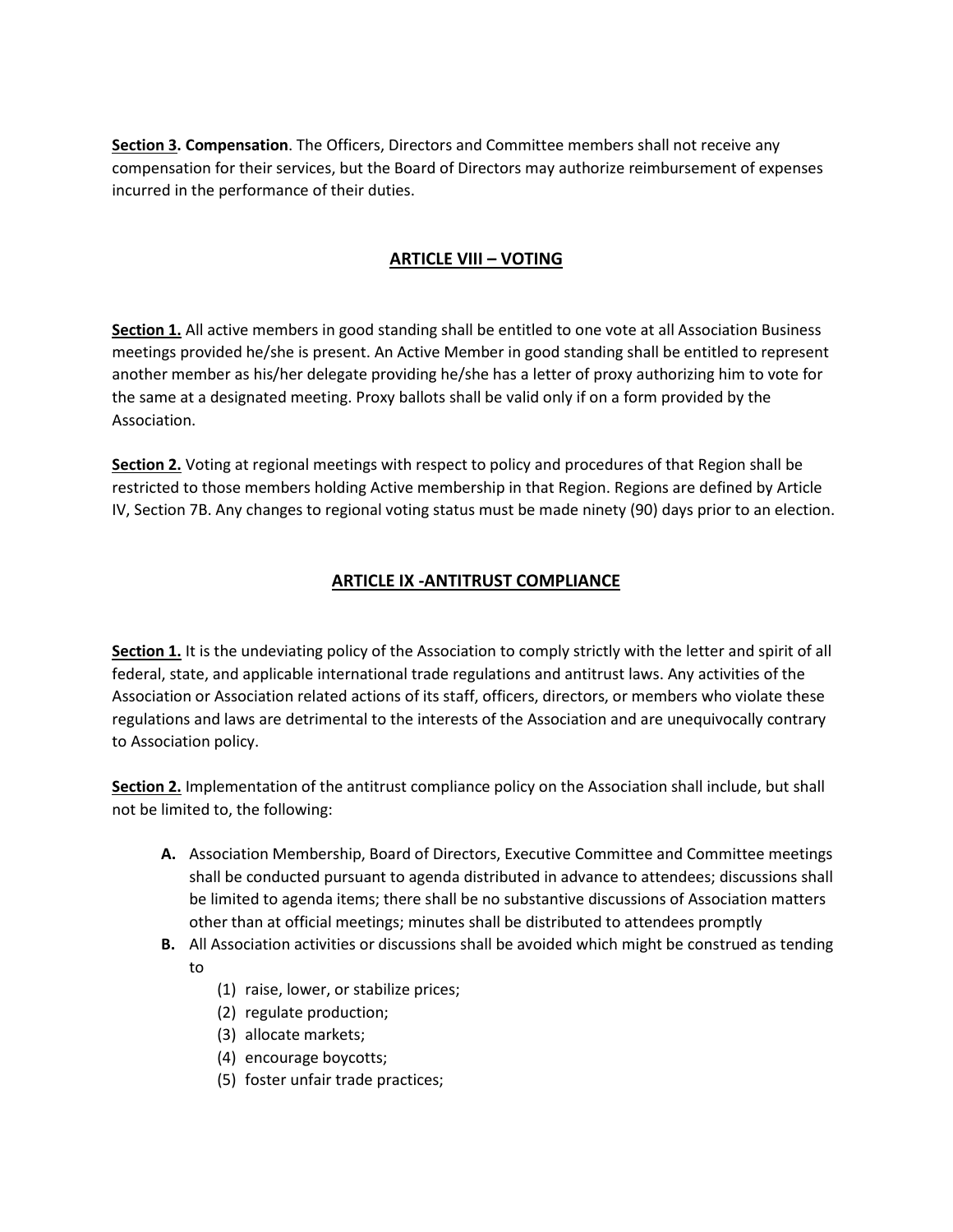- (6) assist in monopolization, or in any way violate federal, state or applicable international trade regulations and antitrust laws.
- **C.** No officer, director, or member of the Association shall make any representation in public or in private, orally or in writing, which states, or appears to state, official policy or position of the Association without specific authorization from the Executive Committee
- **D.** Attendance of counsel at meetings shall be at the discretion of the Executive Committee.
- **E.** Association members, officers, directors, or employees who participate in conduct which the Board of Directors, by a two-thirds vote, determines to be contrary to the Association antitrust compliance policy shall be subject to disciplinary measures up to, and including, termination of employment and/or membership.
- **F.** A policy statement shall be signed for compliance by Officers, Directors, Committee Chairmen and Committee members annually.
- **G.** No officer, director, or member of the Association shall make any representation in public or in private, orally or in writing, which states, or appears to state, official policy or position of the Association without specific authorization from the Executive Committee.

## **ARTICLE X -PUBLICATION**

**Section 1.** Regular publications in print or electronic media to the membership may be issued at such times and under such circumstances as financial and other considerations permit. Special bulletins, other than announcements and the like, may be issued from time to time with the approval of the Board of Directors. Said special bulletins shall carry the name of the Executive Vice President or member of the Association as the author.

### **ARTICLEXI- IMPLEMENTATION**

**Section 1.** The Board of Directors shall develop written Administrative Policy and Procedures for implementation of these Bylaws. This Administrative Policy and procedures will be adhered to and can only be changed by the Board of Directors.

### **ARTICLE XII- INDEMNIFICATION**

**Section 1. Indemnification of Officers and Directors**. The Association shall indemnify and hold harmless to the fullest extent permissible under the law, as the same exists or may exist in the future (but, in the case of any future change, only to the extent that such change permits the Association to provide broader indemnification rights than the law permitted prior to such change), each person who was or is made a party or is otherwise involved in any threatened, pending or completed action, suit or proceeding, whether formal or informal, whether of a civil, criminal, administrative, or investigative